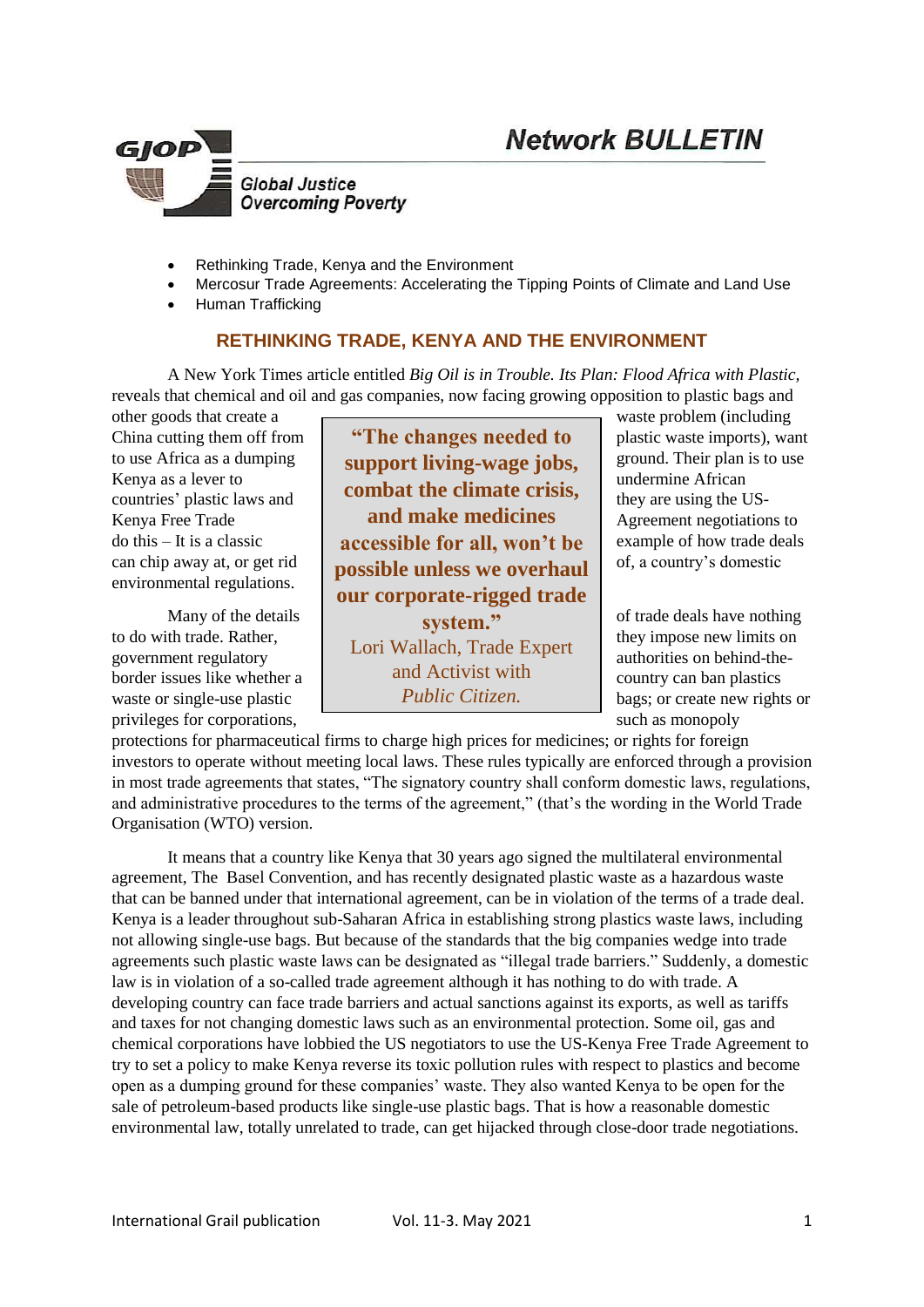Trade expert, Lori Wallach. sees how trade agreement rules undermine domestic laws.

- In the behind closed door negotiations, an industry lobbyist can also be an official US trade advisor. There are 500 US trade advisors with ties to corporations, but there are only a handful of unions and an even smaller handful of environmental groups to counter corporate interests pushing for deregulatory policies in trade agreements. The trade negotiators pressure the country with "You better change *blah blah* law or we won't do this trade agreement." Or, "We'll cut your access to the US."
- The investor-state tribunals. A private entity can challenge a government and extract cash for not meeting trade agreement rules. Kenya is doing the right things on plastic pollution and the US should be cooperating to promote those kinds of environmental and health initiatives instead of a booby trap trade agreement that will create laws unrelated to trade for the benefit of some corporations.

Currently, this free trade agreement has no upside for development or for the environment, or for US jobs, and it is counterproductive for Kenya. If this agreement tried to help workers or the environment in either country, or build foreign relations and reputation, that would be more productive. It's just not the right thing to be doing. (There is no information yet about where the Biden Administration stands in relation to the deal.)

*Sources: 'Big Oil is in Trouble. It's Plan: Flood Africa with Plastic' by Hiroko Tabuchi, Michael Colvery and Carlos Mureithi; Ryan Harvey interview with Lori Wallach, 'Rethinking Trade, Season 1 Episode 19, Kenya and the Environment', Eyes on Trade,28 September 2020, condensed and edited by Mary Boyd [MaryBoyd@live.ca](mailto:MaryBoyd@live.ca)* 

# **MERCOSUR TRADE AGREEMENTS: ACCELERATING THE TIPPING POINTS OF CLIMATE AND LAND USE**

\*\*

Mercosur is a trading bloc founded in 1991 by Argentina, Brazil, Paraguay, Uruguay and Venezuela, although Venezuela was suspended in 2016. Canada, the EU and the European Free Trade Association (EFTA) composed of Switzerland, Liechtenstein, Norway and Iceland, are currently negotiating trade deals with Mercosur.

These trade deals would be devastating for the environment. According to Scott Sinclair of the Canadian Centre for Policy Alternatives, continuing to pursue standard Canadian-style free trade deals with as many countries as possible, poses risks to the country's public policy and democratic governance, risks that have little to do with trade. He says, **to create a fairer and more just trade and investment model, it will be essential for Canada to:**

- **Eliminate investor-state dispute settlement provisions and investment protections in trade deals that threaten the right of duly-elected governments to regulate in the interests of their citizens and the environment;**
- **Scale back excessive intellectual property rights, especially those that threaten user rights, privacy and access to affordable medicines;**
- **Fully protect the right to preserve, expand and create public services without trade treaty interference;**
- **Ensure parties adopt and implement key international human rights commitments, including those that protect Indigenous rights and sovereignty;**
- **Build in binding obligations to reduce and mitigate the effects of climate change; and include robust protections for cultural industries and cultural diversity,**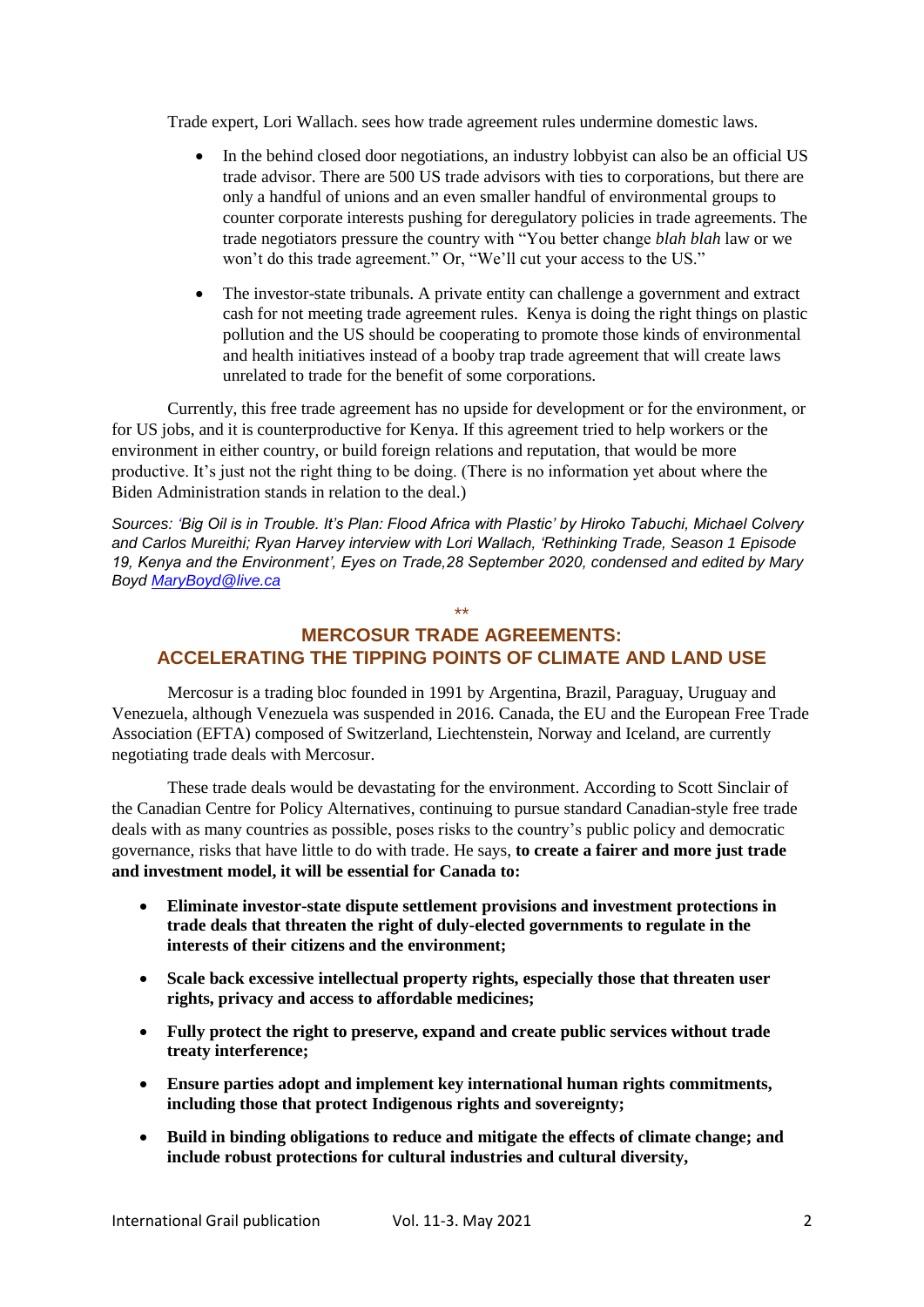A progressive trade agreement must, at minimum, include strong, fully enforceable Labour standards and include obligations to ensure that each country enforces high domestic environmental agreements (including the Paris Agreement). Achieving these two prerequisites of a progressive trade agenda will likely be difficult in the context of a free trade agreement (FTA) with Mercosur. Canadian non-governmental organisations and citizens want the federal government to halt negotiations on the deal and make a public statement that the assault on the environment and human rights by the government of Brazilian President, Jair Bolsonaro, is unacceptable to Canada.

Europeans are also voicing the same message, saying, "Provisions in the EU-Mercosur FTA conflict with ambitious climate action." If enacted, the agreement would result in an increase in EU imports of primary agricultural commodities from a region crucial for maintaining global diversity and regulating climate. Based on available information, if ratified the EU-Mercosur agreement would:

- **Be an incentive for socially and environmentally destructive land use change, edging the Amazon further towards its "tipping point."**
- **•** Facilitate further destruction of the Gran Chaco (a "forgotten wilderness" of over 65 million hectares of dry and wet forests and savanna) **and the Cerrado (**the largest Savana region in South America and the largest ecoregion in the Americas).
- **Increase greenhouse emissions, undermining climate goals in both regions.**

### **Fail to ensure supply chain traceability and sustainability standards, effectively empowering agribusinesses in both regions to expand business as usual.**

The EU pledged climate action and launched the European Green Deal in 2019. It is set to increase its climate pledge to 55%-60% below 1990 levels and become carbon neutral by 2050.

At least 20% of the Brazilian Amazon and 17% of the entire Amazon Basin have already been deforested. The agreement could propel the region closer to breaching the Amazonian tipping point. According to renowned scientists Thomas Lovejoy and Carlos Nobre, the tipping point is anywhere between 20-25%. After that point, the Amazon will begin to switch from being a net carbon sink to a carbon source, debilitating the water cycle in the great Mercosur region with catastrophic impacts for the population. The scientists have urged governments to take decisive action to limit the destruction to below 20%. Between August 2019 and July 2020, according to Brazil's National Space Research Institute, (INPE) 11,087 square kilometres were deforested in the Amazon, the highest rate of deforestation since 2008.

*Source: Scott Sinclair,' Canada is wrong to think that we need a Free Trade Agreement with Mercosur', The CCPA Monitor, condensed by Mary Boyd. Shefali Sharma, Institute of Agriculture Trade Policy Europe, December 2020, summarized and edited by Mary Boyd [MaryBoyd@live.ca](mailto:MaryBoyd@live.ca)*

## **HUMAN TRAFFICKING**

**\*\***

A United Nations Office on Drugs and Crime (UNODC) report issued in February 2021, states that the number of children among detected trafficking victims has tripled in the past 15 years. Human trafficking is suspected to have increased considerably since the advent of the COVID-19 crisis. Traffickers target the most vulnerable, such as migrants and people without jobs. Female victims continue to be the primary target for trafficking in persons. For every ten victims detected globally in 2018 about five are adult women and two are young girls. About 20% of human trafficking victims are men and 15% are young boys.

An Interfaith tool kit produced by the United Nations Children's Fund (UNICEF) USA, estimates there are 20.9 million people, including 5.5 million children who are victims of forced